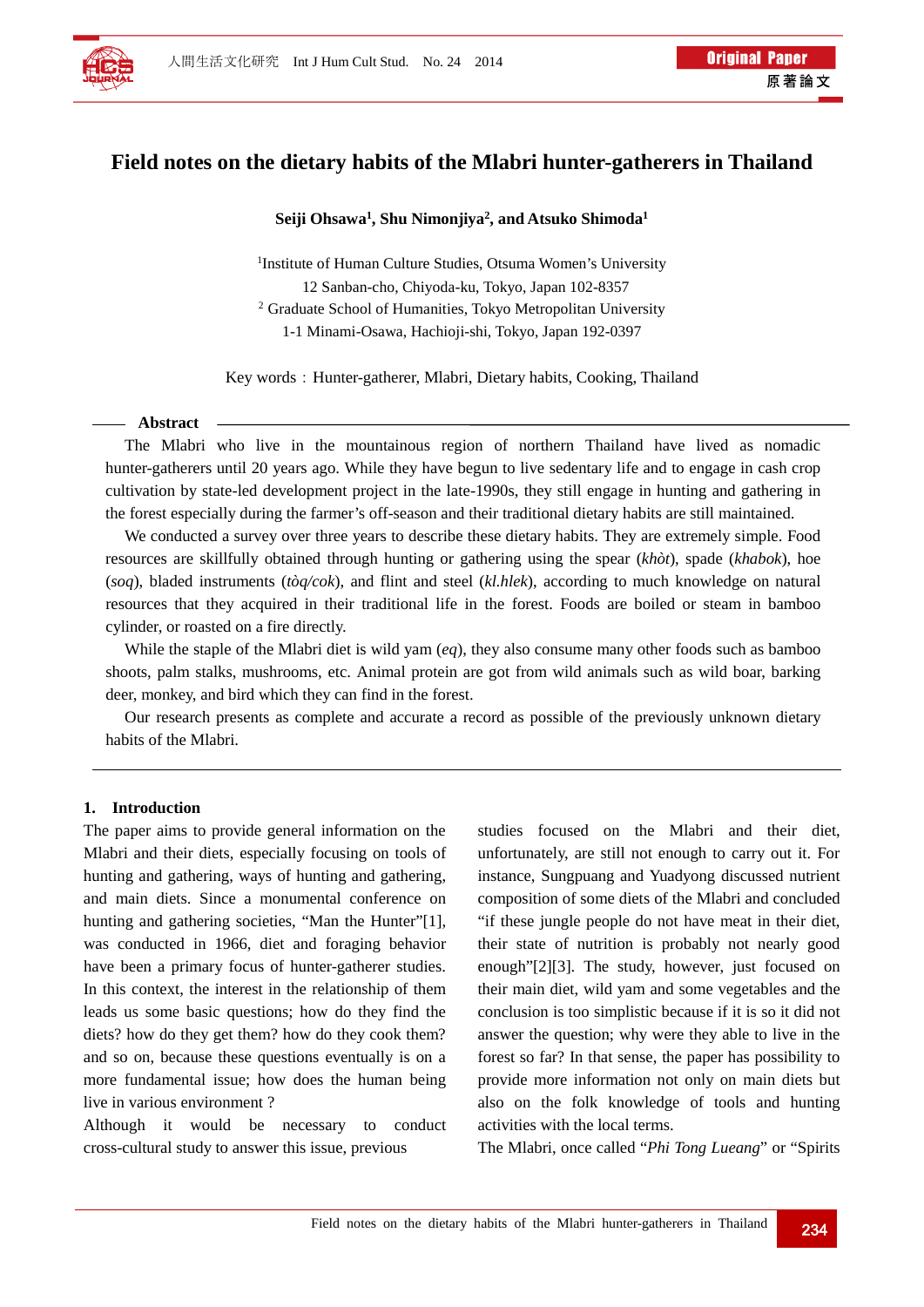

of Yellow Leaves" by Thais, live deep in the mountainous regions of northern Thailand. Until very recently the Mlabri survived by hunting and gathering. They are one of the smallest ethnic groups in the world, with a population of just over 400 people. Until the end of the 20th century, the Mlabri lived nomadic life in the mountainous regions of western Laos and northern Thailand. For this reason, opportunities for researchers to meet the Mlabri were very rare. A researcher thus noted that "the Mlabri are the most interesting and least understood people in Southeast Asia"[4]. The first official record of the Mlabri was made by a Thai person in 1886, where the Mlabri were referred to in the Thai language as *phi paa* (forest ghost in Thai)[5]. This name persists today, with Thais often calling the Mlabri "the spirits of the yellow leaves (*Phi Tong Lueang*)". This name reflects the mysterious and "ghostlike" impression the Mlabri left on the outside world. According to Seidenfaden[6], there were almost no eyewitness accounts of the Mlabri before the end of the 1910's.

In the mid-1930s, Bernatzik, H.A.[7], an anthropologist and ethnologist exploring SE Asia, encountered the Mlabri people. He photographed and published pictures of the Mlabri and glimpses of their lifestyle. This was the beginning of research on the Mlabri. Since that time, the Mlabri have been seldom seen, and evidence of their existence amounts to occasional traces they have left behind in the forest. They truly are mysterious "spirits of the yellow leaves". Thus, until very recently, it was assumed that researching the Mlabri would require an expeditionary journey.

20 years ago in early January, while one of the authors (Ohsawa) was visiting a small village of Hmong people in the mountains of Nan Province near the Thai border with Laos, he unexpectedly met a group of 10 Mlabri men and women. It was such an unexpected event that he missed the opportunity to begin a survey of the Mlabri. Since the end of the 20th century, while the author waited for another research opportunity, the Thai government has encouraged the Mlabri to settle. Now researchers can regularly meet with the Mlabri at their permanent settlements (Figure 1). There is no longer need for researchers to search

fruitlessly in the forests for the Mlabri people. We first met the Mlabri at the Ban Huai Yuak in the mountains of Nan province.

One of the authors, Nimonjiya, has been stayed at Ban Huai Yuak for two years and continued intensive field survey. About 200 people resided at this settlement, 50 percent of the total Mlabri population.

As the Mlabri are no longer nomadic, observing the hunter gatherer lifestyle first hand is no longer possible. However, they have only recently settled, and many aspects of their life in the forest remains; the Mlabri still maintain their behavior, eating habits, customs, family structure, beliefs, and all of this can be recorded. The goal of this paper is to report on the dietary habits of the Mlabri people before they disappear.

#### **2. About the Mlabri people**

The Mlabri ("people of the forest" in their own language belonging to the Khmuic branch within the Mon-Khmer language group of the Austro-Asiatic linguistic family. their own language belonging to the Khmuic branch within the Mon-Khmer language group of the Austro-Asiatic linguistic family) are a small group of hunter-gatherers who live in Northern Thailand and Western Laos. Up until 20 years ago, the Mlabri would move through the forest in groups composed of relatives, never staying for more than a few days in any one location. As soon as food became scarce, they would move to their next location. Their area of movement was extremely large, spanning the deep forests from Sanyaburi province in western Laos to the Nan province of Thailand. A Mlabri band was a temporary unit composed voluntarily by several unclear families. One band contained 10-15 people  $(4~5$  families)[8]<sup>1</sup>. The band that the author encountered 20 years ago was of a similar size.

They expertly avoided contact with outsiders, quietly trading goods with other ethnic groups, or doing temporary manual labor to earn counter value with which to purchase rice, salt, and steel hunting spears or knives(through brief contact with Hmong or Mien) [9] with which to continue their hunter-gatherer lifestyle. These knives and spears became important tools in obtaining food.

In recent years, the Mlabri have began settling under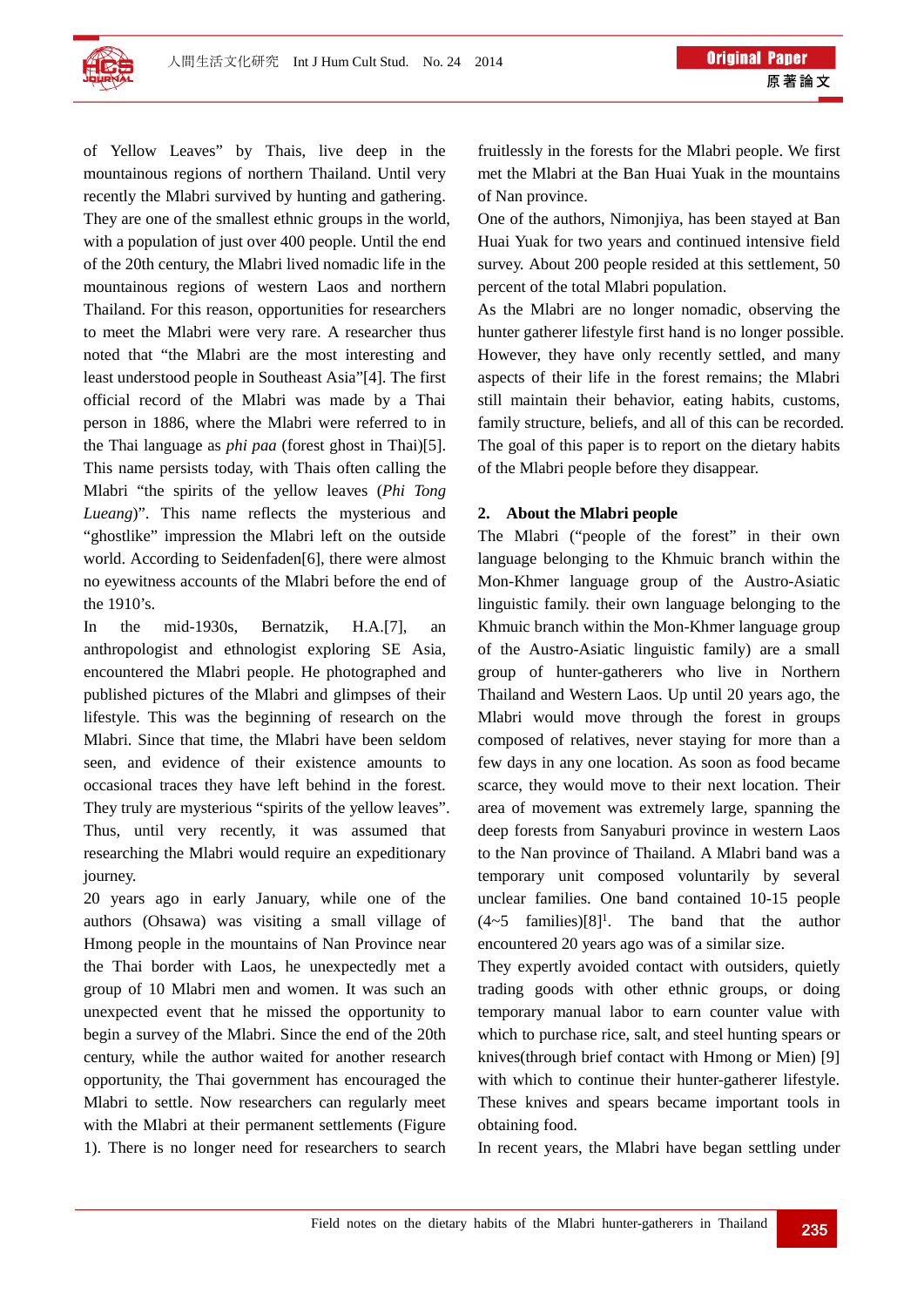

development project by the Thai government, and earn income through wage labor, cash crop cultivation or ethnic tourism[10]. In the farming off-season, hunting and gathering activities still continue, though it is only a matter of time before these practices die out. These field notes will report on one of the few presently confirmed hunter-gatherer people.

#### 2.1. Living environment

This research was conducted in a small settlement of approximately 30 huts located in the Ban Huai Yuak in Ban Luang district of Nan province in northern Thailand (Photo 1). These steep mountains were previously covered in slash-and-burn fields and a vast forest, rich in animal life. Mlabri lived in forests at 1,000 meters elevation or more. The forest types include: wet evergreen forests (*briq caboq sung*), dry evergreen forests (*briq mëk / briq krum*), mixed evergreen-deciduous forests (*briq citce*), and sparse forests (*briq paw*).

#### 2.2. Climate

The year is divided into three seasons: summer (*nuam thu.ul*), rainy season (*nyam mèq hot*) and winter (*nyam takat*). The food resources change depending on the combination of different forest types and seasons. The Mlabri have extensive knowledge about the flora and fauna, and have survived by utilizing these rich resources.2

#### 2.3. Informants of Mlabri

We will describe the forest hunting and gathering activities of the Mlabri. This information comes from interviews with the following Mlabri residents of the village:

- 1. Mrs. Baai Hirankhiriii
- 2. Mrs. Nit Hirankhirii
- 3. Mrs. Riam Suchonkhirii
- 4. Mr. Can Suchonkhirii
- 5. Mr. Nooi Doisak
- 6. Mr. Thawatchai Doisak
- 7. Mrs. Mong Maluangphrai
- 8. Ms. Wanidaa Doisak



Figure 1. Mlabri Settlements in Nan and Phrae Provinces[11]



Photo 1. Ban Luang district of Nan province (2012)

### **3. Main tools used in Mlabri hunting and gathering**

The tools used by the Mlabri are an extremely important factor to maintaining their hunting and gathering activities. These tools include spears, spades, blades, flint and steel. The tools are all made of iron. Iron was obtained from trading with other tribes, probably beginning in the middle of the 20th century (our estimate). In the 1950's, the Mlabri began using bellows made of bamboo to cast bladed instruments in iron[12] (Photo 2).

Before the introduction of iron, the Mlabri apparently used sharpened bamboo to hunt and gather. According to records, a knife made of bamboo had great cultural meaning. Coon[13] describes how the Mlabri living in Laos used fire to both fell bamboo and craft knives from it. Because the outer skin of the bamboo contains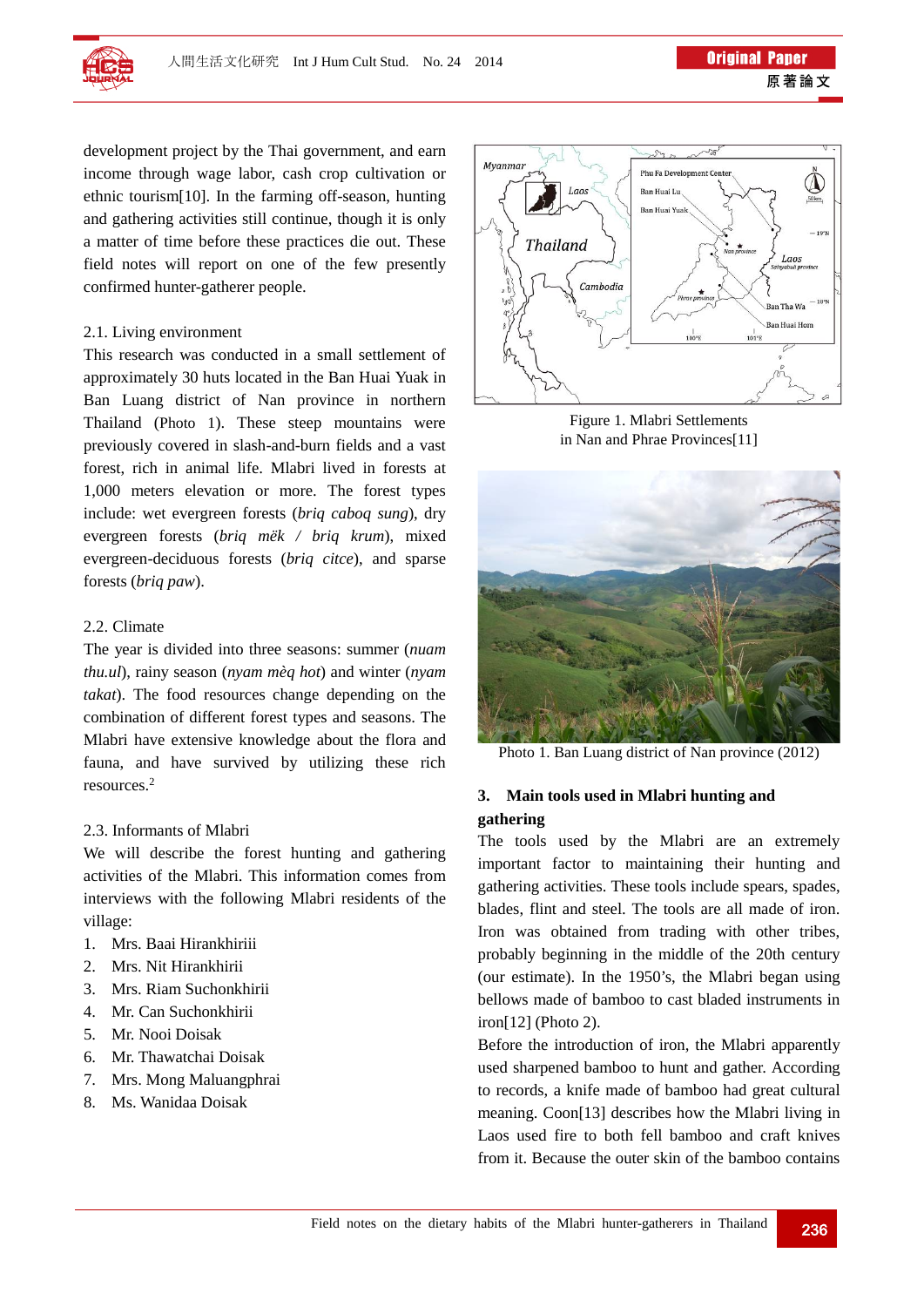

quartz, the edge was hard enough to cut animal skin and meat. In other words, using only the fire and bamboo, the Mlabri were able to survive without stone implements[14]. However, this account cannot be confirmed today.

In the case of digging deep into the ground or felling large animals, bamboo is not a sufficiently strong material. By replacing bamboo with iron, the ability to obtain foods improved dramatically. Presently, the Mlabri carry their spears and hatchets with woven rattan sheathes covering their sharp edges. The following is a description of the five main tools and its related information by the Mlabri informants.



Photo 2. Bellows

#### 3.1. Spear (*khòt*) (Photo 3)

- -Spears are a hunting tool wielded by men only.
- -Mainly used to hunt wild boar and comparably sized animals, but can also be used as a weapon against larger predators.
- -The Mlabri believe that a spear has a spirit, and they avoid loaning it to others or placing it on the ground.
- -If a person steps over someone else's spear that has been places on the ground, it is believed to cause a

stomach ache.

- -During the hunt, whoever injures an animal with their spear is considered the owner, but meat must be shared among all those who participated in the hunt. If the owner does not share, he is also not allowed to eat the meat.
- -A person should not be prideful about having killed an animal.

-Skilled hunters are revered by women.

-A spear is a very valuable tool for a man, but obtaining iron is difficult and few men own a spear, even as the Mlabri have become more settled.



Photo 3. Spear (*khòt*)

- 3.2. Spade (*khabok*)
- -As with spears, a spade is only used by men.
- -Presently it is said there are no Mlabri who own a spade[15].
- -In the past a spade was used in hunting large animals, but is presently used for small animals.
- -The spade is used to hunt by stabbing at the nest or burrow of subterranean animals.
- -It can also be used to stab fish and Chinese soft-shelled turtles.

#### 3.3. Spade (*soq*) (Photo 4)

- -Much of the flora and fauna that the Mlabri use for food is found underground (e.g. yams, moles, bamboo rats, giant lizards, etc.), and so the spade is the most frequently used and important hunting tool.
- -Almost all Mlabri own and use this tool frequently even now.
- -Children learn how to use the spade by imitating adults (digging holes, etc.) and they receive their own spade when they become an adult.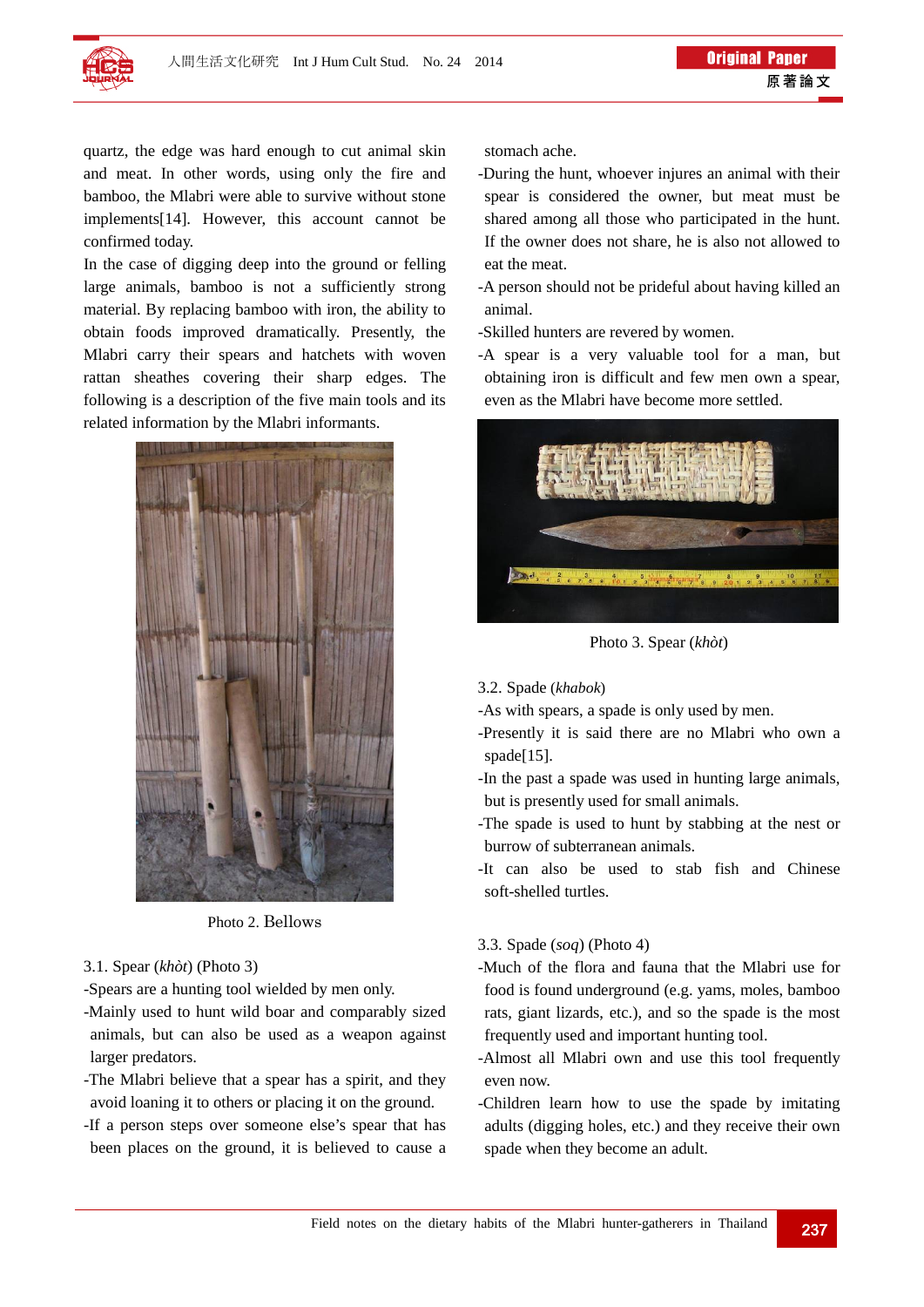-Unlike the spear, there is no particular tradition regarding the spade, and it may be lent and borrowed freely between members of the band.

-Spades are usually obtained through trade with other tribes instead of making them themselves. When a spade is not available through trade, the Mlabri will sometimes give iron to another tribe and ask for a spade to be made. There are apparently cases where the Mlabri provided a blacksmith with food each day until the work was completed, so that he could concentrate on crafting the tool.



Photo 4. Spade (*soq*)

#### 3.4. Bladed tools (*tòq/cok*) (photo 5, 6)

-Like the spade, bladed tools such as knives and hatchets are a necessity for daily life in the forest.

- -The Mlabri use blades in many aspects of everyday life. -Blades may be used as cooking implements and weapons, and also to cut building materials, vines and grass from walking paths, and to craft other tools.
- -The Mlabri use two kinds of blades. The *tòq* is used by men, has a very sharp edge and point and is shaped like a large kitchen knifel The *cok* is used by women and looks like a hatchet.

#### 3.5. Flint and steel (*kl.hlek*)

- -Fire is very important to the Mlabri in food preparation and hunting, and thus the tools to make fire (flint and steel: *kl.hlek*) play an important role.
- -The Mlabri are very skillful at using these tools to start a fire. Fire is used to smoke out hornets and bees from their nests (photo 7).
- -Fire can also smoke out giant lizards and hedgehogs from the tops of trees or holes in the ground.



Photo 5. Bladed tools (*tòq*)



Photo 6. Bladed tools (*cok*)

#### **4. Note on Mlabri Diet**

- 4.1. Vegetable-based diet
- (1) Yam
- -The dioscorea genus of yam (*eq*) is a staple food for the Mlabri. They derive much of their calories from carbohydrates.
- -There are eight types of yam: (Mlabri names) *kway*, *thrut*, *wèyh*, *hmaq*, *glèw*, *gathat* 3, *jëlèk*, *thrïq brïng*
- -Yams can be gathered throughout the year, but the summer provides the most bountiful harvest.
- -Because summer yams are considered the most delicious, the Mlabri also call summer *nyam eq* (season of the yam).
- -Yams are cooked either by roasting them directly or are steamed in a bamboo cylinder after cutting them into small pieces (photo 8).
- -During the rainy season (July-October), yams sprout new leaves and contain more water, degrading the flavor. The Mlabri call these *eq hnyol*. *hnyel* or *eq wëy* and are not eaten. However, yams grown on high mountains contain less water, even if they have sprouted new leaves, and are edible. These are called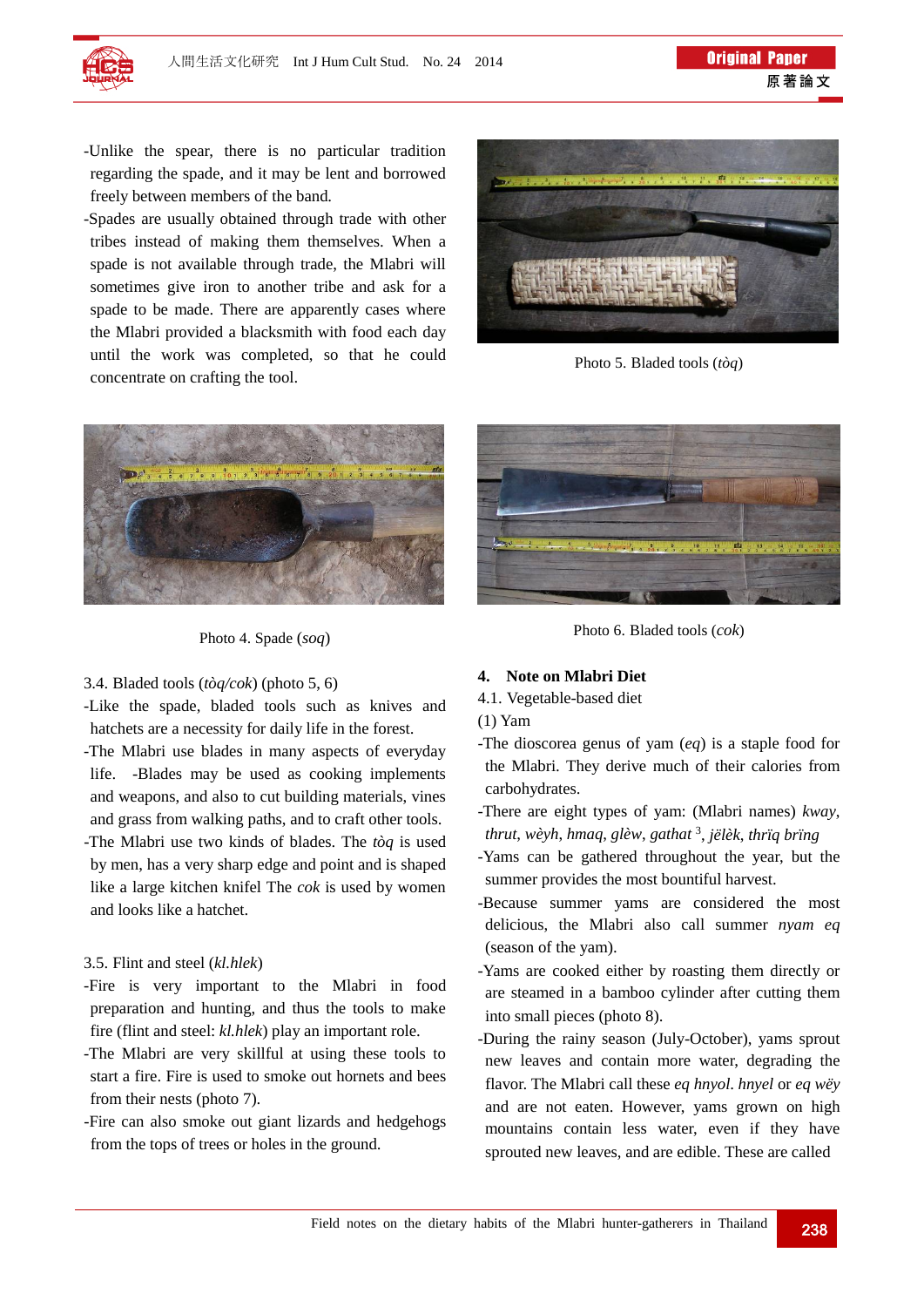



Photo 7. Mlaburi old man a fire

*dïw* and *taplèn*. -During the rainy season, until yams become edible again, the Mlabri switch to other vegetables as a staple diet. The most common is the bamboo shoot (*blung*).

- (2) Bamboo shoots, etc
- -There are many types of bamboo shoots that the Mlabri eat: *blung dalaw*, *blung micin*, *blung thok*, *blung drthang*, *blung hlïn jang*, *blung brran*, *blung sukwäk*, *blung trrup*
- -Overeating bamboo shoots is to believed to cause diarrhea and make one unsteady on one's legs.
- -Mlabri believe that if a pregnant woman consumes too many bamboo shoots, it can compromise the health of both mother and child.
- -Mlabri also eat the stalk of *taq oq* (a type of palm), banana flowers and stalk<sup>4</sup>, mushrooms, the tips of rattan cane, wild cabbage, etc. These are all cooked by steaming in a bamboo cylinder.
- -The soft stem of *taq oq* can be eaten raw. Unlike yams, these vegetables are used as a way to keep from being hungry, but not to fill their stomachs. Mlabri consider these to be more of a side dish, and believe eating too much is bad for one's health.
- -The soft stem of the Tao tree can also be eaten, but overeating is believed to cause stomach aches.
- -Pregnant women who eat larva of hornets and the tips of rattan cane are said to cause caput succedaneum in their newborns.
- -Mushrooms can sometimes be poisonous, so are not given to children.

(3) Other fruits and fruits and vegetables -Wild mango and lychee -*mafai*, mako, makjuk (types of palm) -*paap* (catimbirm malaccensis, ginger family) -*rung* (pometia pinnata J.R. & G. soapberry family) -*lambo* (ginger family), etc. (4) Buds, young leaves, and flowers used as side dishes -*cha-om* (acacia pennata) -*phak-kak* (opiliaceae family) -*phak-yoon*, *phak-kaan* -*wokwam* (piper sarmentosum Roxb, pepper family) -*i-laam* (bishofia javanica BL., spurge family) -*gumro* (lasia spinosa Thw., araceae family) -*gung-gong, phak kud*, etc.[16] -New leaves of the *la.ok* tree (rubrus hastifolius Lev., rose family)

These are generally boiled, and spiced with *cha-kaan*  or salted. Eating the new branches of *mla-saak* is said to quench thirst. *kiat* and *tayern* are also eaten when thirsty.

#### 4.2. Animal-based diet

Animals are mainly hunted using the five tools: *kòot* (spear), *khabok* (spade), *soq* (spade), *tòq* (blade), and *kl.hlek* (flint and steel). A dog can also be an important partner in the hunt (photo 9). Because the Mlabri did not use bow and arrows or other projectile weapons, the animals they hunted were limited. In the past 30 years hunting rifles have come into use and greatly expanded possible prey, although according to some interviewees, animals have retreated from humans since the adoption of the rifle.



Photo 8. Women steam yam in a bamboo cylinder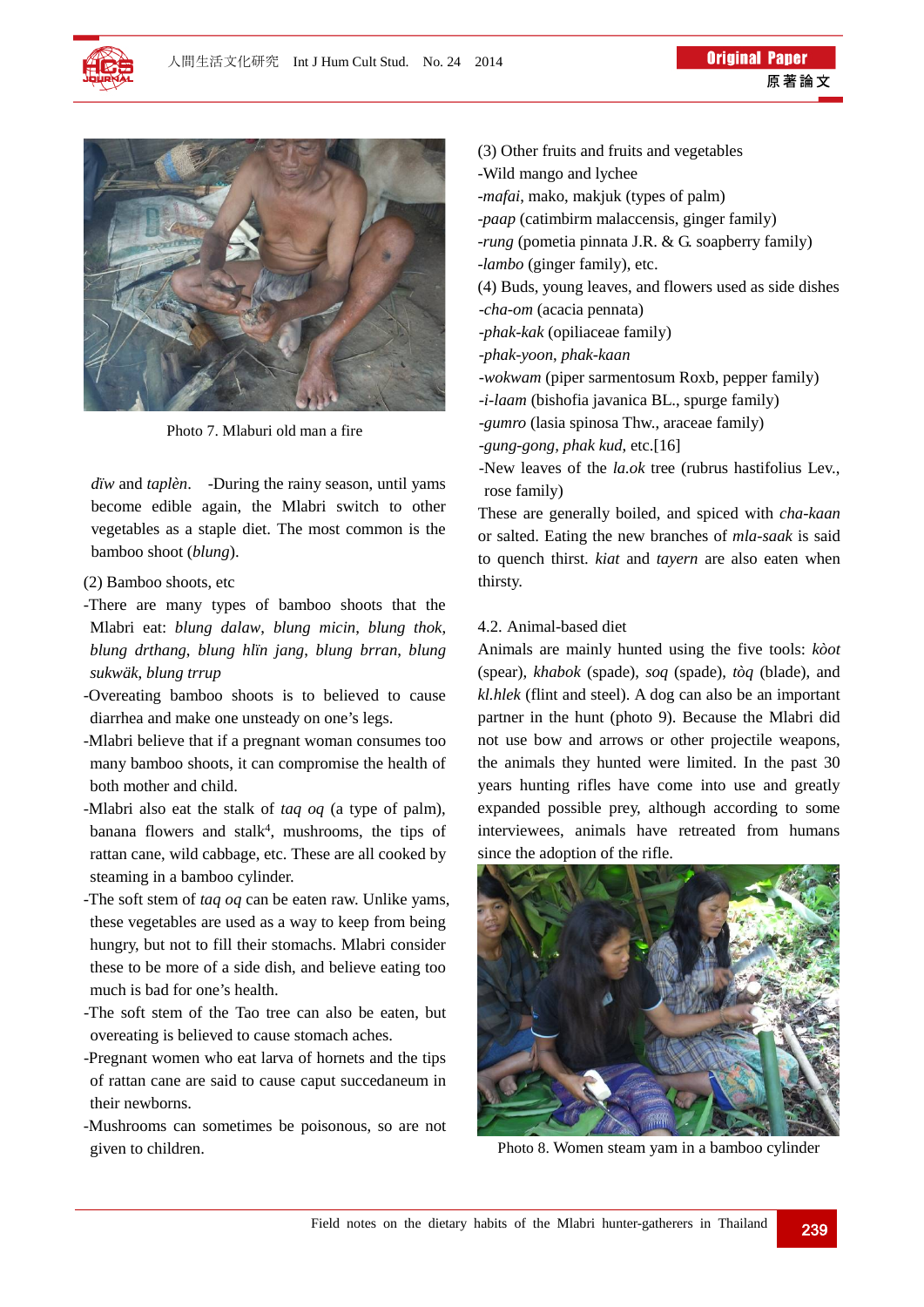

- 4.3. Main animals hunted -Monkey (*thawaq*)
- -Cow (*klèh*)
- -Langur (*khang*)
- -Bird (*ac*)
- -Wild chicken (*sr.kèng briq*)
- -Squirrel (*cak.qdar*), etc.

The Mlabri say that hunting fast moving animals, animals that reside in high places, and animals wary of humans, are difficult to catch.

4.4. Wild animals the Mlabri like to hunt -Muntiacus muntjak (*polh*, barking deer) -Deer (*ciak*) -Wild boar (*cabut briq/ngay*) -Bear (*bèk*), etc.

4.5. Small animals

-Giant lizard/monitor (*pye*)

-Hedgehog (*qdoq*) -Hog badger (*swèh*)

-Plantain squirrel (*kathel*)

-Bamboo rat (*koc*)

-Mole (*mat lèk*)

-Bat (*tërek*)

-Chameleon (*qwèk*)

-Rat (*hnèl*)

-Snake (*tom.oq*), etc.

-Eggs of birds (photo 10) and giant lizards (varanus bengalensis).

-Beehives (*mung qyek*) and honey (*wëk qyek*)

- -Spider (*bum.bway*)
- -Bamboo bugs (*dit.dren*)
- -Fish (*kaq*)
- -Frog (*tuguk*)
- -Turtle (*kasëng*)
- -River shrimp (*tarèng plèn*)
- -Crab (*kr.tam*) (photo 11)
- -Chinese softshell turtle (*hng.gïp*), etc.

As with vegetables, the Mlabri boil or roast meat before eating. White rice and salt were previously obtained by exchanging honey, softshell turtles, giant lizards, etc., but since the 1980's such goods (rice, pork, etc.) are bought using wages earned through manual labor.

From the above observations we can divided into four categories on the food the Mlabri hunt and gather in the forest.

(1) Yams (8 types)

*kway*, *thrut*, *wèyh*, *hmaq*, *glèw*, *gathat* (*dïw*) *jëlèk*, *thrïq brïng*

(2) Vegetables

*phak-kard* (wild cabbage), *waai* shoots, bamboo shoots (*blung dalaw*, *blung micin*, *blung thok*, *blung drthang*, *blung hlïn jang*, *blung brran*, *blung sukwäk*, *blung trrup*), soft stems of the tao tree, *cha-om* (acacia pennata), *phak-waan* (opillaceae), *yoen* (vegetables), *kan bom bam* (vegetables), *iq dum*, *gumro*, *gung-gong*, *phak-guk* (species of fern), etc.



Photo 9. A dog can also be an important partner in the hunt

# (3) Animals

Land animals: monkey (*thawaq*), cow (*klèh*), langur (*khang*), bird (*ac*), wild chicken (*sr.kèng briq*), squirrel (*cak.qdar*), muntiacus muntjak (*polh*, barking deer), deer (*ciak*), wild boar (*cabut briq/ngay*), bear (*bèk*), giant lizard/monitor (*pye*), hedgehog (*qdoq*), hog badger (*swèh*), plantain squirrel (*kathel*), bamboo rat (*koc*), mole (mat *lèk*), bat (*tërek*), chameleon (*qwèk*), rat (*hnèl*), snake (*tom.oq*), various bird eggs, giant lizard eggs, beehives (*mung qyek*), honey (*wëk qyek*), spider (*bum.bway*), bamboo bugs (*dit.dren*), etc.

Water animals: fish (*kaq*), frog (*tuguk*), turtle (*kasëng*), river shrimp (*tarèng plèn*), crab (*kr.tam*), chinese softshell turtle (*hng.gïp*), etc.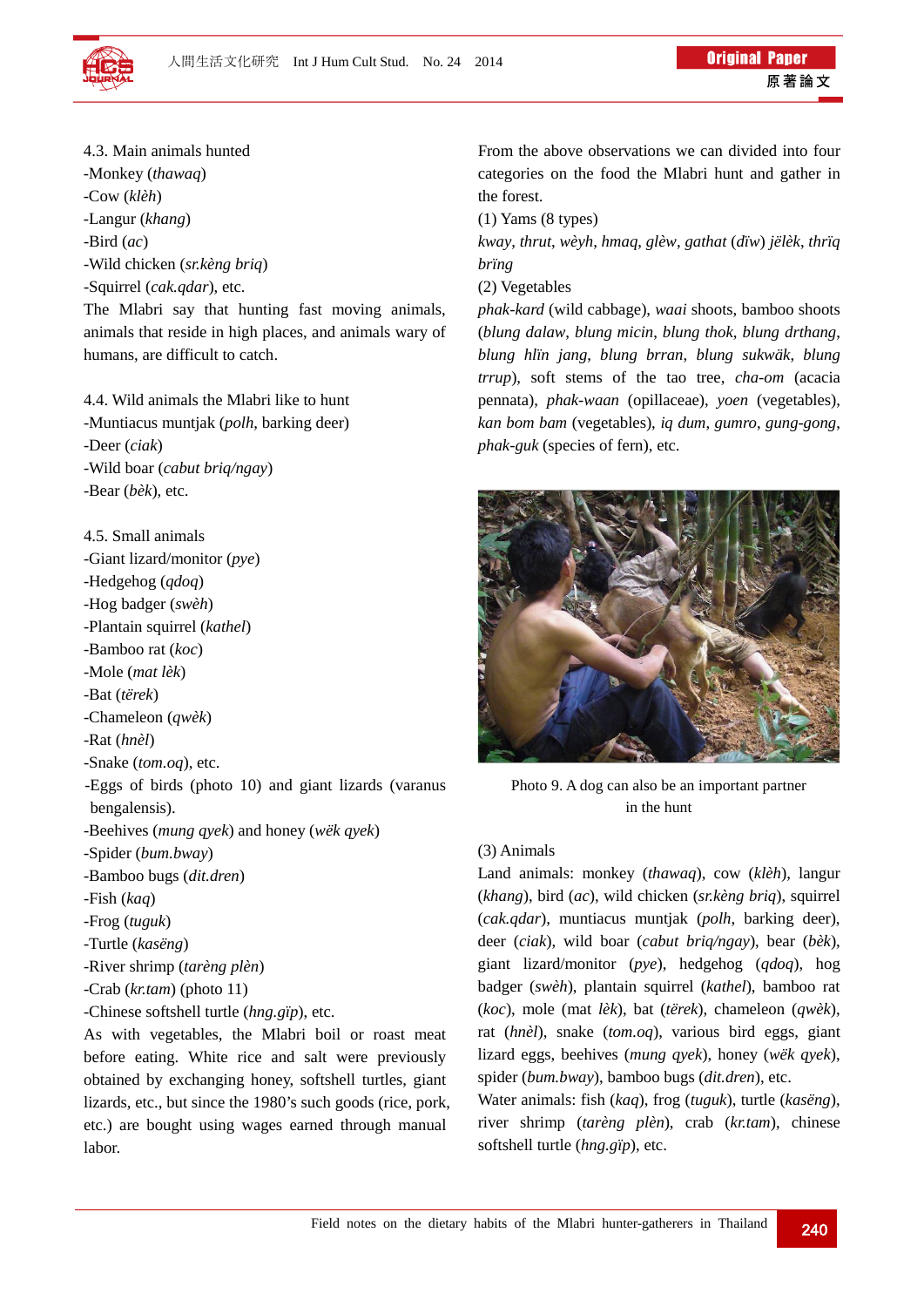

### (4) Fruit

Mangifera indica (*mak.muang*), *Baccaurea sapida* Roxb. (*mafia*), Litchi chinensis (*lin.chi*), Catimbirm malaccensis (*paap*), Pometia pinnata J.R. & G. (*rueng*), unknown (*lam-bo*), Garuga pinnnata Roxb. (*mla-sok*), unknown (*giat*), Linociera sp. (*ta-yern*), Pueraria sp. (*ta-peat*), Toddalia asiatica Lamk. (*la-ork*), etc.



Photo 10. Egg of bird



Photo 11. Crab

#### **5. Note on Mlabri hunting and gathering activities:**

- a. Before settling, the gathering of food was an activity shared by all members of the band society.
- b. Mlabri describe the separation of work as men hunting and women gathering. In practice though, women hunt small animals (such as bamboo rats) while gathering, and men help with gathering, so the division of labor between sexes is not necessarily distinct.
- c. Children, elderly, and the infirm, do not participating in hunting and gathering.
- d. Hunting and gathering activities end when enough food for that day has been obtained. Food is not stored.
- e. According to some interviewees, food could be gathered as needed because there was so much food available (such as yams). There was no need to set aside food for future consumption. Food was consumed on the day it was obtained, and the next day's food was hunted and gathered the next day. As long as no one was hungry, the Mlabri used their time on other activities such as resting at camp or making tools needed in daily life, such as bags or baskets, etc.
- f. Several interviewees said that when they used to live in the forest, a full meal of yams would keep them satisfied for for two days.
- g. Normally hunting and gathering began in the early morning. The Mlabri woke up before dawn and headed out from camp as soon as it was light enough.
- h. Women would invite others and form a small group to gather food, or if there were children, they would go as a family. This was because if working alone, one would not be able to call for help if something happened.
- i. When hunting and gathering, individuals spread out to cover a given area. When enough food had been obtained, or when someone got hungry, the Mlabri would call out to each other and assemble. When everyone was present, food was divided equally between members and they returned to camp to cook it.
- j. If there was not enough food after the hunt was finished, the Mlabri would set out again as needed.
- k. Men could go hunting and gathering alone, in a group, or as a family.
- l. However, when hunting only men could go, and if hunting larger animals, they would form a group to cooperate in the hunt.
- m. Meat was carried back to camp and divided equally between all members of the band. Division of food is extremely important to the Mlabri; even if food is very scarce, it must be shared if asked. One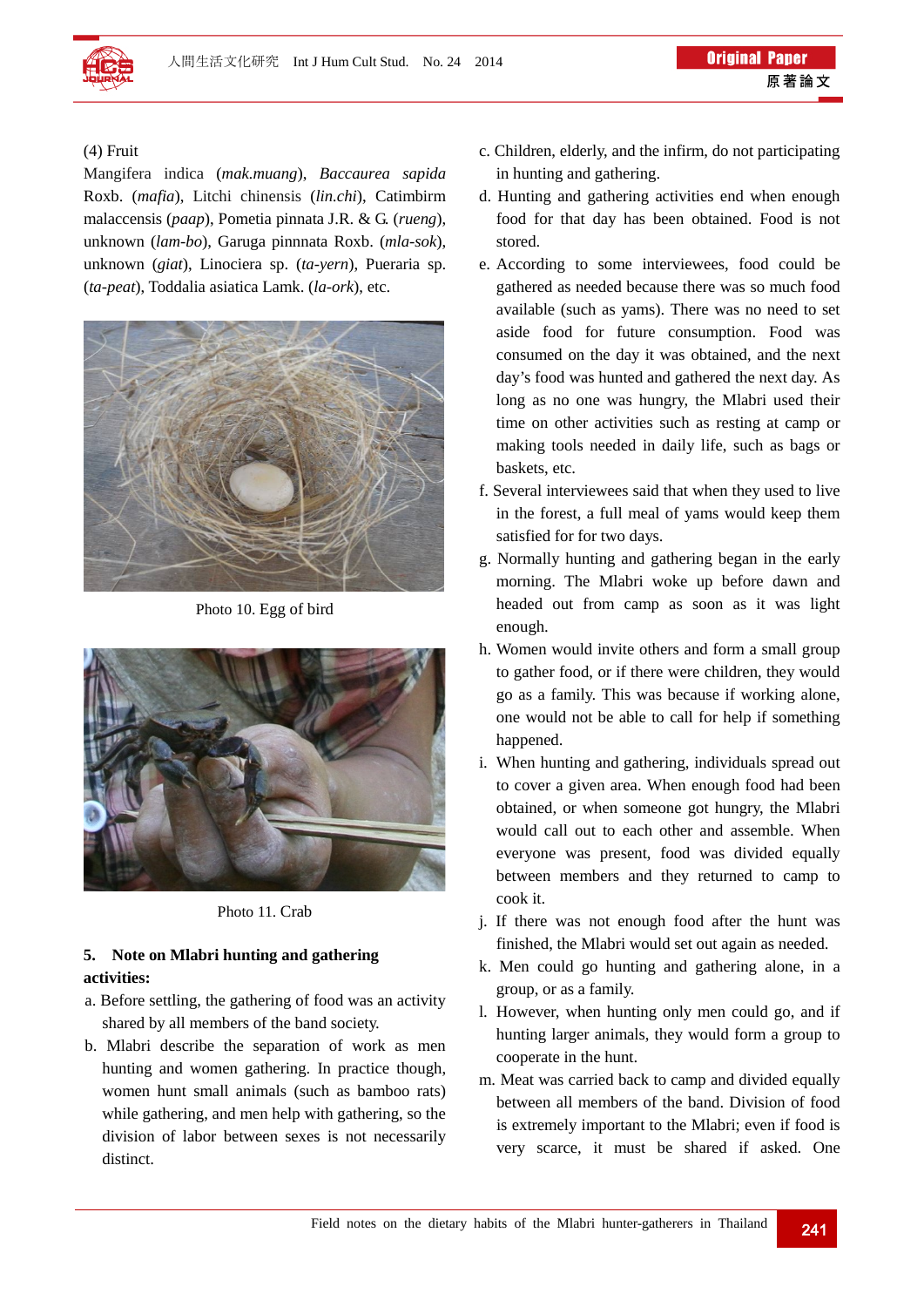

informant said that since the Mlabri live together, everyone should share if they have food, and that if food wasn't shared, the person without food would be very sad.

- n. When hunting or gathering in unfamiliar woods or far from camp, the Mlabri would make marks on the trees with their blades, or bend branches in the direction of travel, to help those following to not get lost.
- o. If not enough food could be gathered within a day's travel from camp, the members of a band would decide to move camp after discussing the matter with each other.
- p. In order to efficiently hunt and gather, a huge amount of ecological knowledge is needed. For example, the Mlabri know to not eat yams with new leaves in the rainy season, or withered yams, or yams that have been eaten by underground bugs. They also know which kinds of yam are poisonous, and can determine this just this by its color (turning reddish).
- q. Another example of this knowledge is knowing that a large mole hill indicates that the mole has burrowed deeper than a hunter can dig.
- r. Mlabri do not eat things just because they are edible; when harvesting yams, they do not dig straight down, but at an angle, in order to take only the bottom portion of the yam. By doing this, the yam can be harvested again when it grows back.
- s. It is strictly forbidden for unmarried men and women, brothers and sisters, wives and fathers-in-law, to gather food as a pair. If this rule is not followed, it is considered an affront to custom and both members will be expelled from village. It is believed that to let the offending members stay would risk both a repeat offense or allow a negative influence to affect the entire group.

This paper is based on a survey of the Mlabri settled at Huaiyuak village. This village was established by the Thai government in 1999. Since that time, the Mlabri have changed from a hunting and gathering lifestyle into working as paid laborers to help neighboring tribes with their farming, or planting their own small-scale crops (corn). As this lifestyle has changed, so has their

food resources, and dependence on foods obtained from the forest has dropped dramatically.

Now Mlabri have begun to eat fried chicken or fish, pork, raw fish, vegetables, and sweets brought by the Hmong people arriving by truck.

The Mlabri society are changing of the hunter-gatherer society into an agricultural society, one can access the internet.

We are just beginning our research on these people that ancient years of human experience has passed by. How will this small group known as the Mlabri people adapt to these dramatic changes?

### Note

- 1 In the 1980's, the sphere of activity of a single band of Mlabri was approximately 30 square kilometers[17].
- 2 In this paper, Mlabri is transcribed using the roman alphabet, conforming with the system described by by Ito Yuma who studies Mlabri language at Kyoto University.
- 3 Yams smaller than the *gathat* are called *dïw*.
- 4 The Mlabri do not eat the noi (tanii in Thai) variety of banana. They believe a monster lives in this banana and can bite your heart if the banana is eaten.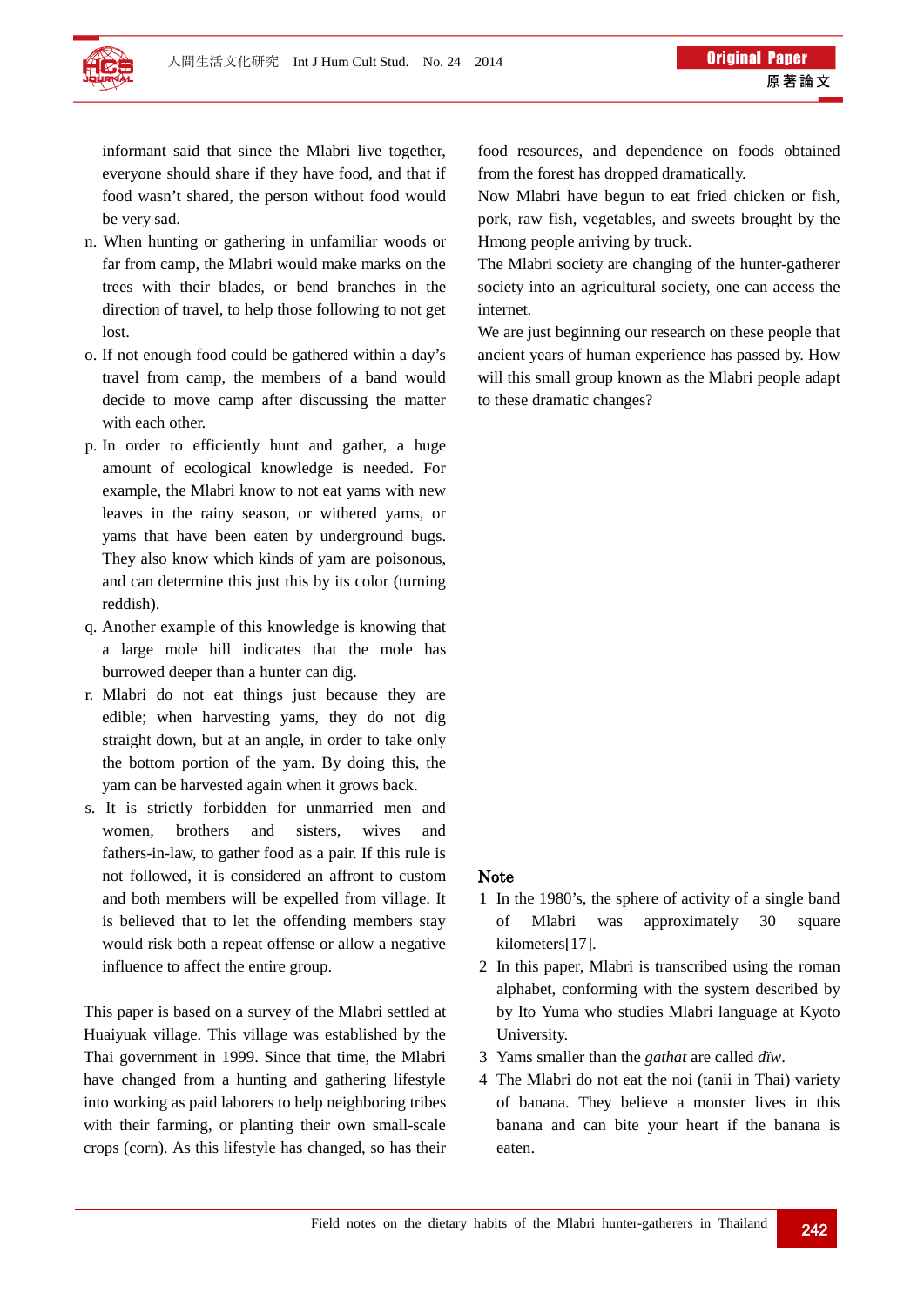

#### References

- [1] Lee, R. B. and DeVore, I. (1968) *Man the Hunter*, Chicago, Aldine Company Press.
- [2] Sungpuang, P. and Yuadyong, S. (1992) Nutrient Composition of Some Foods of the Phi Tong Luang, Surin Pookajorn and Staff (eds), *The Phi Tong Luang (Mlabri): A Hunter-Gatherer Group in Thailand*, Bangkok, Odeon Store Printing House, pp. 160-164.
- [3] Kosulwat, Somkiat (1992) The Anthropometric Assessment of the Nutritional Status of Phi Tong Luang, Surin Pookajorn and Staff (eds), *The Phi Tong Luang (Mlabri): A Hunter-Gatherer Group in Thailand*, Bangkok, Odeon Store Printing House, pp. 165-174.
- [4] Schliesiger, J. (2003) *Mountain People of Laos Vol.2: Profile of Austro-Asiatic-Speaking Peoples*, Bangkok, White Lotus.
- [5] Winichakul T. (2000) *The Others Within: Travel and Ethno-Special Differentiation of Siamese Subjects 1885-1910*, Andrew Turton (ed), Civility and Savagery, Social Identity in Tai States, Richmond, Curzon Press, pp.38-62.
- [6] Seidenfaden, E. M. (1919) *Further Note about the Chaubun, Etc.*, The Journal of Siam Society, 13(3), pp.49-51.
- [7] Bernatzik, H. A. (1951) *The spirit of the yellow leaves*, London, Robert Hale Ltd.
- [8] Pookajorn, S. (1992a) Introduction, Surin Pookajorn and Staff (eds), *The Phi Tong Luang (Mlabri): A Hunter-Gatherer Group in Thailand*, Bangkok, Odeon Store Printing House, pp. 1-27.
- [9] Vongvipak C. (1992) Economic and Social Change among the Mlabri, Surin Pookajorn and Staff (eds), *The Phi Tong Luang (Mlabri): A Hunter-Gatherer Group in Thailand*, Bangkok, Odeon Store Printing House, pp. 92-103.
- [10] Nimonjiya, S. (2014) Another History of Chao Khao: The Mlabri in Northern Thailand, *Aséanie.*  (forthcoming).
- [11] Nimonjiya, S. (2014) *Edible Culture and Inedible Culture: Ethnic Tourism of the Mlabli in Northern Thailand*, Rethinking Asian Tourism: Culture, Encounters and Local Response, Cambridge Scholars Publishing.
- [12][15] Trier, J. (2008) *Invoking the Spirits: Fieldwork on the Material and Spiritual Life of the Hunter-Gatherers Mlabri in Northern Thailand*, Aarhus, Aarhus University Press.
- [13][14] Coon, C. S. (1971) *The Hunting Peoples*, Boston, Little Brown, 413.
- [16] Songkla B. N. (1992) A Study of Some types of Wild Plants used by the Mlabri (Phi Tong Luang), Surin Pookajorn and Staff (eds), *The Phi Tong Luang (Mlabri): A Hunter-Gatherer Group in Thailand*, Bangkok, Odeon Store Printing House, pp. 104-111.
- [17] Pookajorn, S. (1992b) Interpretation of Archaeological and Ethnoarchaelogical Date Comparing the Hoabinhian Culture or Technocomplex and the Mlabri Group, Surin Pookajorn and Staff (eds), *The Phi Tong Luang (Mlabri): A Hunter-Gatherer Group in Thailand*, Bangkok, Odeon Store Printing House, pp. 175-204.

(Received October 8, 2014; accepted November 27, 2014)

This research was was conducted using a Scientific Research Grant from the Japan Society for the Promotion of Science (Basic Research-A[23240098]). The research director was Seiji OHSAWA